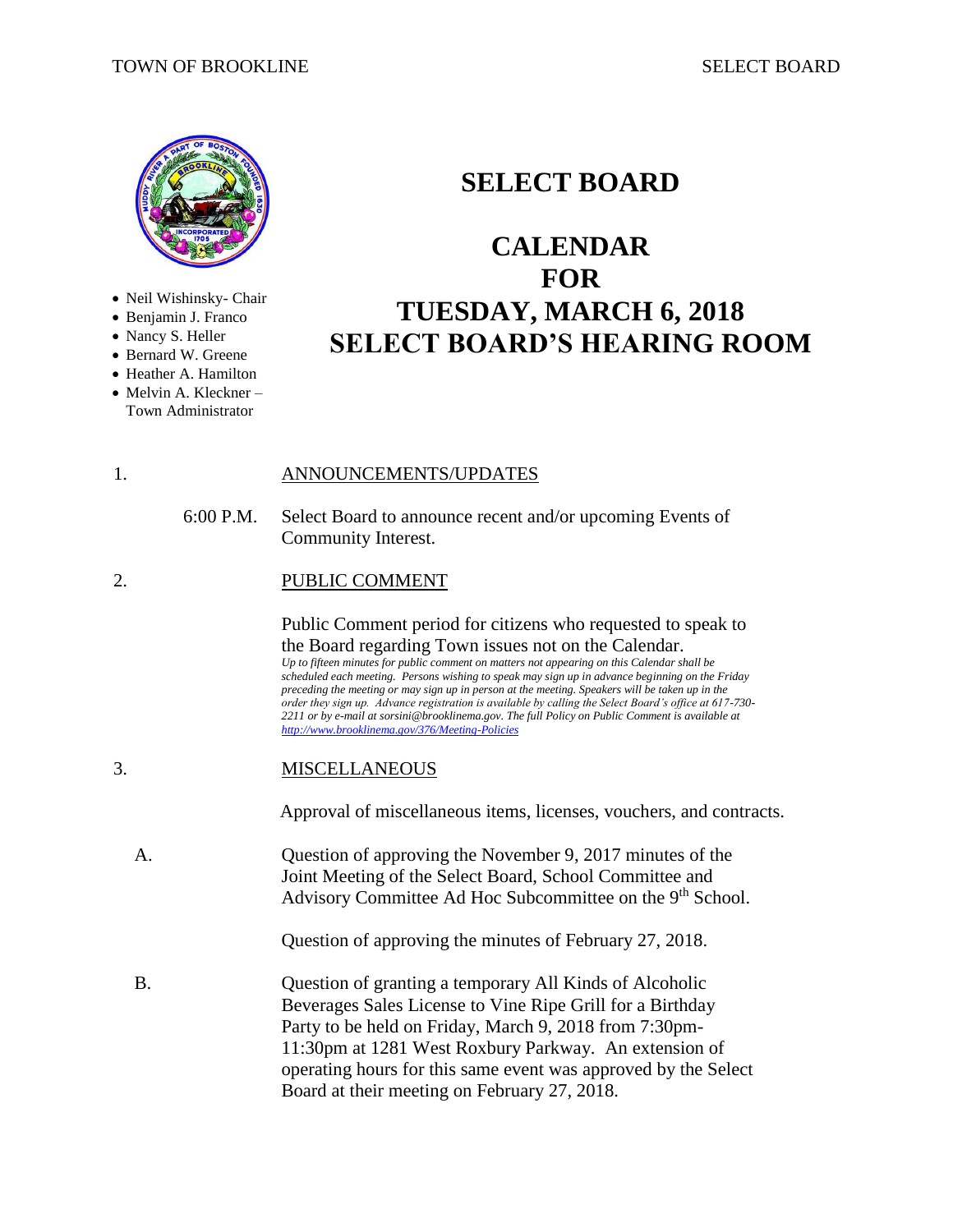| C. |                            | Question of granting two (2) temporary Wine and Malt<br>Beverages Sales Licenses to Vine Ripe Grill at 1281 West<br>Roxbury Parkway as follows:                                                                                                                                                                                                                                                                                          |
|----|----------------------------|------------------------------------------------------------------------------------------------------------------------------------------------------------------------------------------------------------------------------------------------------------------------------------------------------------------------------------------------------------------------------------------------------------------------------------------|
|    |                            | For a Brookline Youth Baseball Draft Event to be held<br>a.<br>on Tuesday, March 13, 2018 from 6:00pm-9:00pm.                                                                                                                                                                                                                                                                                                                            |
|    |                            | b. For a Client Appreciation Event to be held on<br>Wednesday, March 21, 2018 from 6:00pm-8:00pm.                                                                                                                                                                                                                                                                                                                                        |
| D. |                            | Question of approving a temporary Wine and Malt Alcoholic<br>Beverages Non-Sales Licenses to Allium Market for a Pop-up<br>Dinner to be held on Thursday, March 15, 2018 from 6:00pm-<br>9:30pm at 1330 Beacon Street. This is a corrected date for the<br>same application which was approved by the Select Board on<br>February 27, 2018; the date for which this license was<br>originally requested and approved was March 17, 2018. |
| 4. |                            | <b>CALENDAR</b>                                                                                                                                                                                                                                                                                                                                                                                                                          |
|    |                            | Review and potential vote on Calendar Items                                                                                                                                                                                                                                                                                                                                                                                              |
| 5. |                            | <b>CHIEF OF THE FIRE DEPARTMENT</b>                                                                                                                                                                                                                                                                                                                                                                                                      |
|    |                            | Question of approving the recommendation of the Town<br>Administrator to appoint John Sullivan as the Chief of the Fire<br>Department.                                                                                                                                                                                                                                                                                                   |
| 6. |                            | <b>CHANGE OF MANAGER</b><br><b>CONTINUATION FROM FEBRUARY 27, 2018</b>                                                                                                                                                                                                                                                                                                                                                                   |
|    | Approximately<br>6:15 P.M. | Public Hearing on the application of Sunset Partners, Inc.,<br>d/b/a Sunset Cantina, holder of a License To Expose, Keep for<br>Sale and To Sell All Kinds of Alcoholic Beverages to Be<br>Drunk on the Premises as a Seven Day Common Victualler at<br>916 Commonwealth Avenue for a Change of Manager from<br>Mark Berkowitz to Timothy Raihl.                                                                                         |
| 7. |                            | PLANNING & COMMUNITY DEVELOPMENT DEPARTMENT -<br>PERSONNEL                                                                                                                                                                                                                                                                                                                                                                               |

Question of authorizing the filling of the following two (2) vacancies in the Planning and Community Development Department: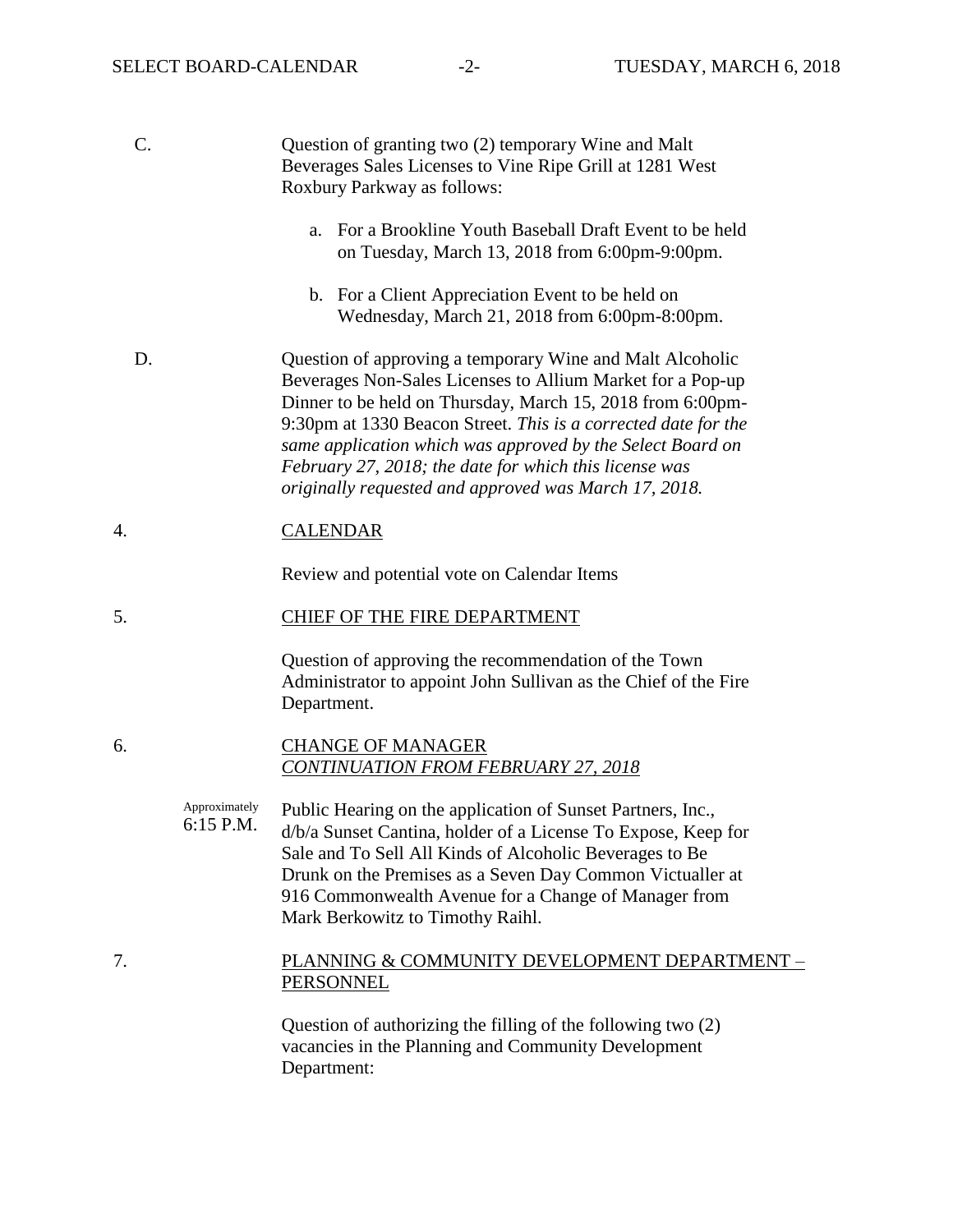- a. Community Planner (Grade GN-11)
- b. Preservation Planner (Grade T-6)

# 8. ADVISORY COMMITTEE PROPOSITION 2 ½ OVERRIDE **RESOLUTION**

Sean Lynn-Jones, Chair of the Advisory Committee, will appear to present and discuss the Advisory Committee's Resolution regarding the potential Proposition 2 ½ Override for the May ballot.

#### 9. COUNCIL ON AGING – PERSONNEL

Question of authorizing the filling of the following two (2) vacancies in the Council on Aging Department:

- a. Home Care Coordinator (HELP) (Grade T-3)
- b. Clinical Social Worker II (Grade T-3)

# 10. AGE-FRIENDLY CITIES COMMITTEE – PROPOSED UPDATES IN COMMITTEE COMPOSITION

Members of the Age-Friendly Cities Committee will appear to request that the Select Board approve recommended modifications to the composition of the committee, including the establishment of committee Members' term limits.

#### 11. FY2019 FINANCIAL PLAN

Review of the following FY2019 Departmental Budgets:

Council on Aging

#### 12. KENT/STATION STREET AFFORDABLE SENIOR HOUSING COMMITTEE UPDATE

- a. Select Board Member Heather Hamilton and Community Planner Andy Martineau will appear to provide an update on the work of the Kent/Station Street Affordable Senior Housing Committee.
- b. Discussion and possible vote to approve a Request for Information on the possible redevelopment of the Kent Street parking lot as affordable senior housing.